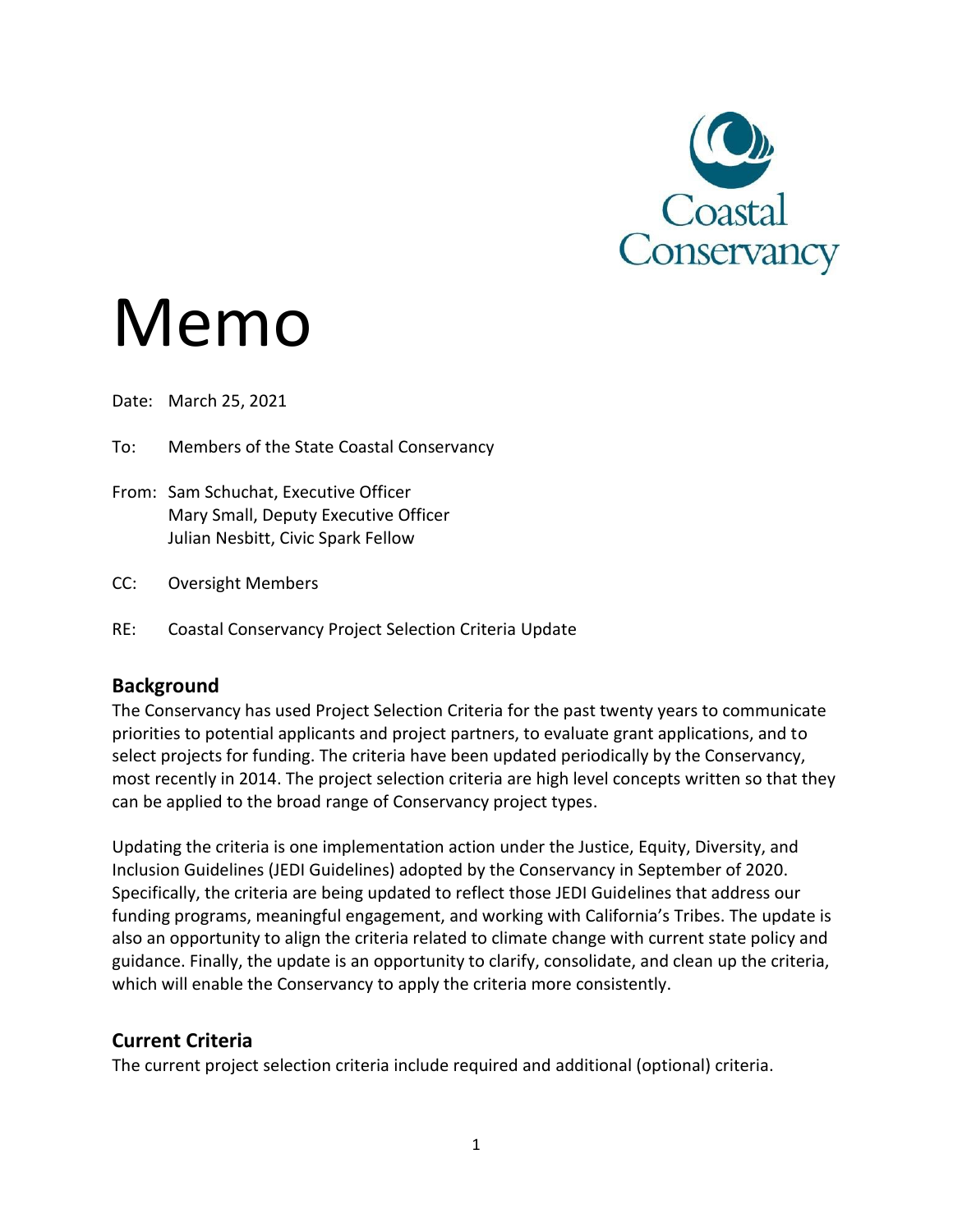### REQUIRED CRITERIA

- **Promotion of the Conservancy's statutory programs and purposes**
- **Consistency with purposes of the funding source**
- **Promotion and implementation of state plans and policies** (specific plans and policies that are being considered or implemented)
- **Support from the public**
- **Location** (must benefit coastal, ocean resources, or the San Francisco Bay region)
- **Need** (desired project or result will not occur without Conservancy participation)
- **Greater-than-local interest**
- **Sea level rise vulnerability** (Consistent with Executive Order S-13-08, for new projects located in areas vulnerable to future sea level rise, planning shall consider a range of sea level rise scenarios in order to assess project vulnerability and, to the extent feasible, reduce expected risks and increase resiliency to sea level rise.)

#### ADDITIONAL CRITERIA

- **Urgency** (threat to a coastal or ocean resource from development or natural or economic conditions; pressing need; or a fleeting opportunity)
- **Resolution of more than one issue**
- **Leverage** (contribution of funds or services by other entities)
- **Conflict resolution**
- **Innovation** (for example, environmental or economic demonstration)
- **Readiness** (ability of the grantee and others to start and finish the project timely)
- **Realization of prior Conservancy goals** (advances previous Conservancy projects)
- **Return to Conservancy** (funds will be repaid to the Conservancy, consistent with the Conservancy's long-term financial strategy)
- **Cooperation** (extent to which the public, nonprofit groups, landowners, and others will contribute to the project)
- **Minimization of greenhouse gas emissions** (project design and construction methods include measures to avoid or minimize greenhouse gas emissions to the extent feasible and consistent with the project objectives)
- **Vulnerability from climate change impacts other than sea level rise** (project objectives, design, and siting consider and address vulnerabilities from climate change impacts other than sea level rise)

## **Draft Project Selection Criteria**

The draft project selection criteria were written with input from our staff, review of our JEDI Guidelines, and review of current climate change policies. In addition, staff vetted the draft criteria with some existing grantees and partners. Staff integrated that input into this initial draft. Following presentation of the criteria to the Conservancy at the March 25, 2021 meeting, staff will revise the criteria based on comments from members of the Conservancy. On April 1<sup>st</sup>, the draft criteria will be posted to solicit broad public input as described below.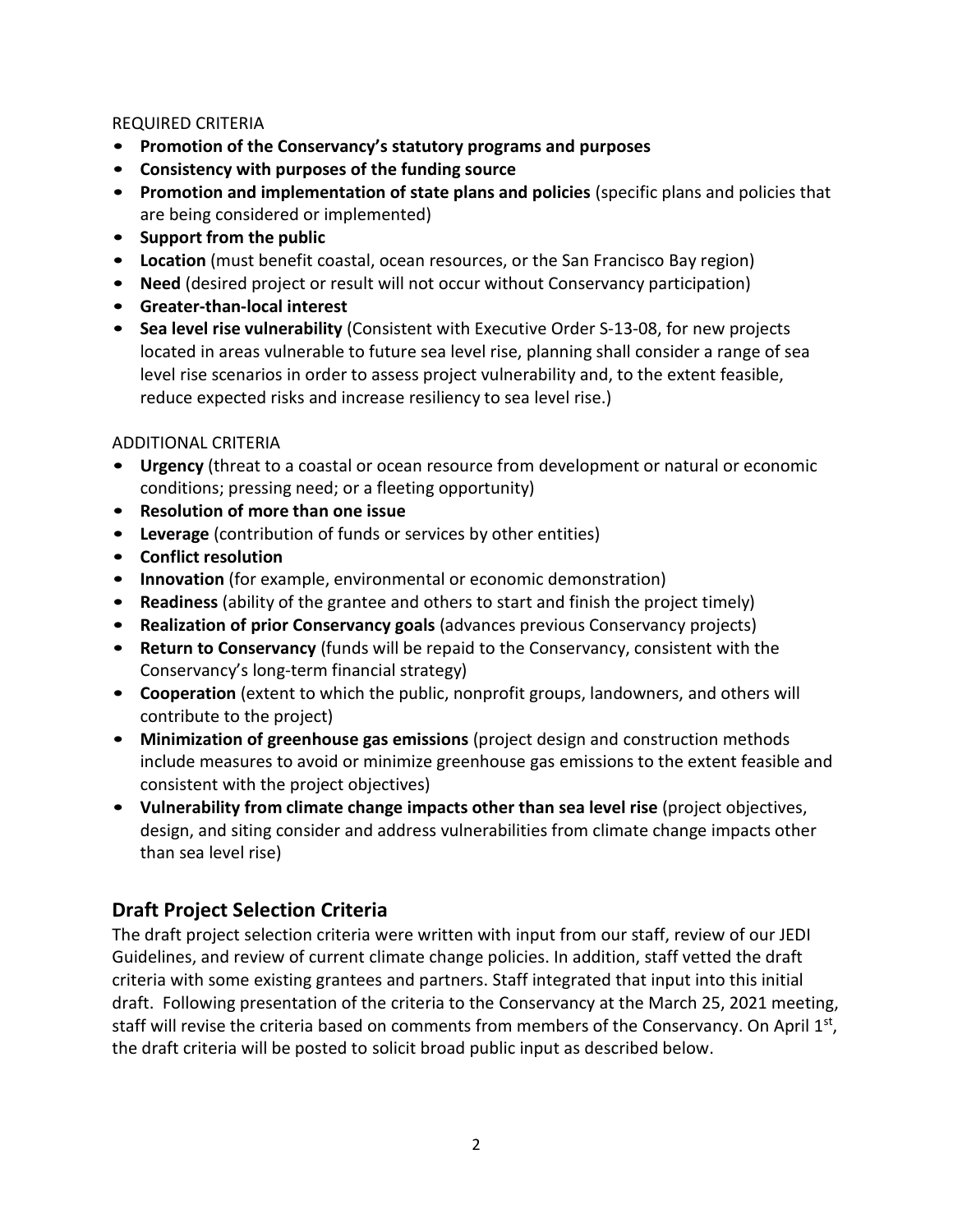# **Eligibility Criteria**

Staff proposes separating criteria into eligibility criteria and selection criteria. Every Conservancy project would be required to meet all applicable eligibility criteria.

- Consistent with purposes of the funding source.
- Consistent with Conservancy enabling legislation: Public Resources Code, Division 21.
- California Environmental Quality Act (CEQA) Compliance The Conservancy must consider how CEQA applies to each funding decision. Unless an exemption applies to the project or to the work being funded, the required CEQA documentation must be complete before the Conservancy authorizes a grant. CEQA documentation does not have to be complete to apply for a grant.
- Grantee capacity The grantee has the ability to administer the funds and conduct the project in a manner that will meet the State's requirements and will protect the grantee from potential financial or legal risk. If the grantee does not have the capacity, they have partnered with a fiscal sponsor that will provide them the needed administrative support.
- Site ownership/control The grantee has or will have the legal right to carry out the project on the land on which the project is proposed.
- Long-term management The grantee has a plan for the long-term management, maintenance, and monitoring of the project.

# **Selection Criteria**

Selection criteria will be used to prioritize projects for Conservancy funding. Given the broad range of project types funded by the Conservancy, not all criteria will be applicable to every project. For example, land acquisition projects may have more limited opportunities for early engagement given the sensitive nature of some purchase negotiations. However, the Conservancy would expect grant applicants to incorporate the themes of the criteria wherever feasible.

Some of the proposed criteria implement the Conservancy's JEDI Guidelines, including two new criteria related to meaningful community engagement and tribal engagement. Different project types will be expected to have different levels of community engagement. Development of a new park would benefit from meaningful, extensive community input; replacement of a remote fish passage barrier may not. Tribal engagement is also expected to vary with different types of projects. However, all Conservancy projects are on former tribal lands and early effort should be made to try to engage tribes. Separate from the update of the selection criteria, the Conservancy is also examining its funding programs to support engagement to the maximum extent possible given the funding sources the Conservancy administers.

The Conservancy has long supported multi-benefit projects, but the criteria have been revised to describe both natural resource benefits and community benefits. With this, staff have tried to provide more concrete examples of how our projects could benefit communities, such as: improving public health, addressing the need for additional recreational amenities, reducing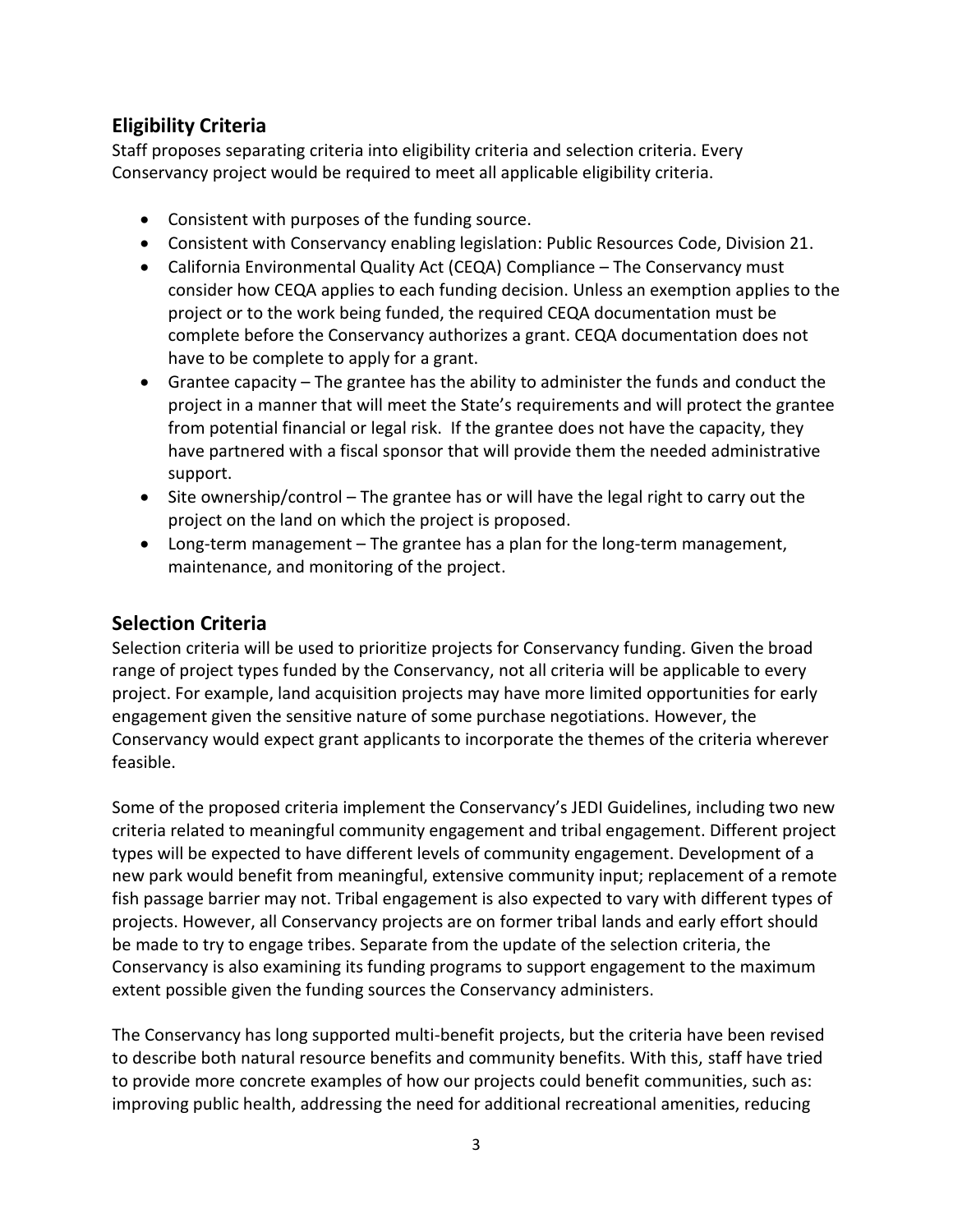pollution burden, creating jobs, training for jobs, developing workforces, and supporting increased civic engagement.

Additionally, staff is recommending changing the climate change related criteria. Currently our required criteria reference a 2013 Executive Order related to sea level rise. In the proposed new criteria staff have broadened the criteria to ensure that project benefits are sustainable or resilient over the project lifetime. Sea level rise projections continue to increase and this framing allows staff to apply appropriate, current projections based on a project's expected lifespan. The language is broad to encompass all relevant, projected climate impacts. In addition, staff added language to prioritize projects that support rather than impede long-term climate adaptation.

Some of the examples below refer to underserved or frontline communities. As defined in the Conservancy's JEDI Guidelines, these include communities that are economically disadvantaged; historically underrepresented in the environmental policymaking and/or projects; carrying disproportionate environmental and health burdens; vulnerable to climate change impacts due to lack of resources required for community resilience; or severely burdened by housing costs and increased risk of displacement.

The selection criteria are broad concepts and there are different ways of meeting the criteria. Below are the draft criteria in bold, with bullets underneath describing various ways a project could meet the criteria.

- **1. Extent to which the project helps the Conservancy accomplishes the objectives in the Strategic Plan.**
	- Develop the California Coastal Trail as a major recreational amenity, tourist attraction, and alternative transportation system.
	- Expand the system of coastal public accessways, open-space areas, parks, and inland trails that connect to the coast.
	- Revitalize coastal and inland waterfronts that provide significant public benefits and promote sustainable economic development.
	- Expand environmental education efforts to improve public understanding, use, and stewardship of coastal resources.
	- Protect significant coastal resource properties, including farmland, rangeland, and forests.
	- Enhance biological diversity, improve water quality, habitat, and other natural resources within coastal watersheds.
	- Enhance coastal working lands, including farmland, rangeland, and forests.
	- Enhance the resiliency of coastal communities and ecosystems to the impacts of climate change.
	- Improve public access, recreation, and educational facilities and programs within the Santa Ana River Parkway.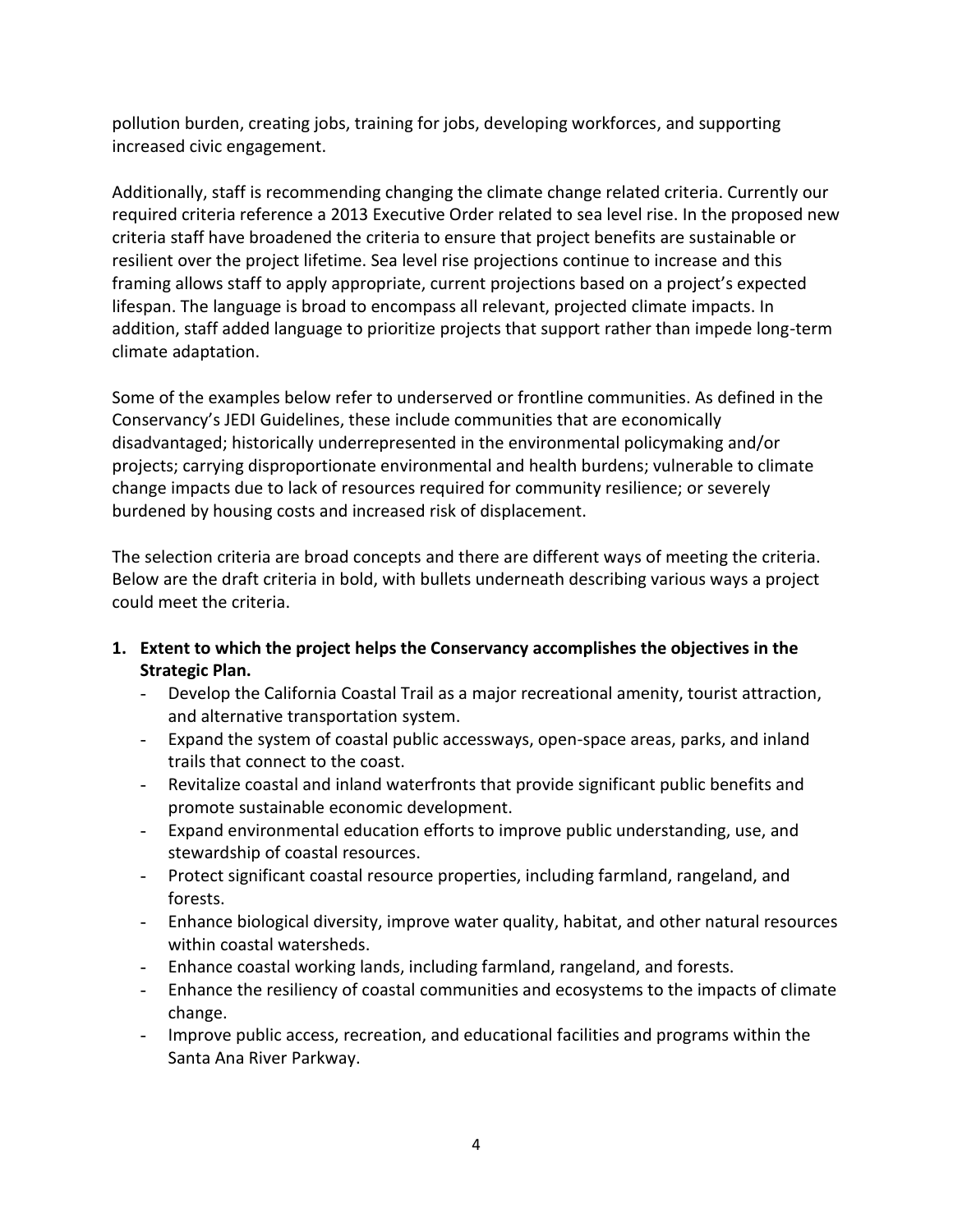- Protect and enhance natural habitats and connecting corridors, watersheds, scenic areas, and other open-space resources of regional importance in the Santa Ana River watershed.
- Identify and prioritize long-term resource and recreational goals for the San Francisco Bay Area.
- Protect and enhance natural habitats and connecting corridors, watersheds, scenic areas, and other open-space resources of regional importance in the Bay Area.
- Improve public access, recreation, and educational facilities and programs in and around San Francisco Bay, along the coast, the ridgelines, in urban open spaces, and natural areas.
- Protect Bay Area working lands and support farmers and ranchers in implementing stewardship of the natural resources on their lands.

## **2. Project is a good investment of state resources.**

- Project provides important benefits to Californians.
- Project is feasible.
- Budget is reasonable.
- Project leverages non state resources including volunteer work, in-kind support, or partnerships.
- Project advances statewide goals and is consistent with regional plans.
- Protects or enhances significant resources.
- Pilot projects that may have demonstration value.
- Applicant has consulted with relevant State and Federal agencies.
- Scientific assumptions of project are explained in proposal, project follows best practices.

## **3. Project benefits will be sustainable or resilient over the project lifespan.**

- Project will continue to deliver benefits over reasonable time period.
- Demonstrate resilience to sea level rise or other climate change impacts.
- Project will not make future climate adaptation more difficult. For example, restoring a wetland will provide benefits in the near term and may allow for other future adaptation actions.
- Applicant for planning project has identified potential implementation funding and has a strategy for obtaining necessary approvals.
- See #6 for sustainability/resilience related to tribes.

## **4. Project delivers multiple benefits and significant positive impact.**

- Projects provides co-benefits and alleviates multiple stressors within communities, such as improving public health, addressing the need for additional recreational amenities, reductions in pollution burden, improved flood protection, habitat enhancement or other environmental benefits.
- Programs and projects increase equity and environmental justice by benefitting underserved and/or frontline communities.
- Project increases community-preparedness or resilience to future climate change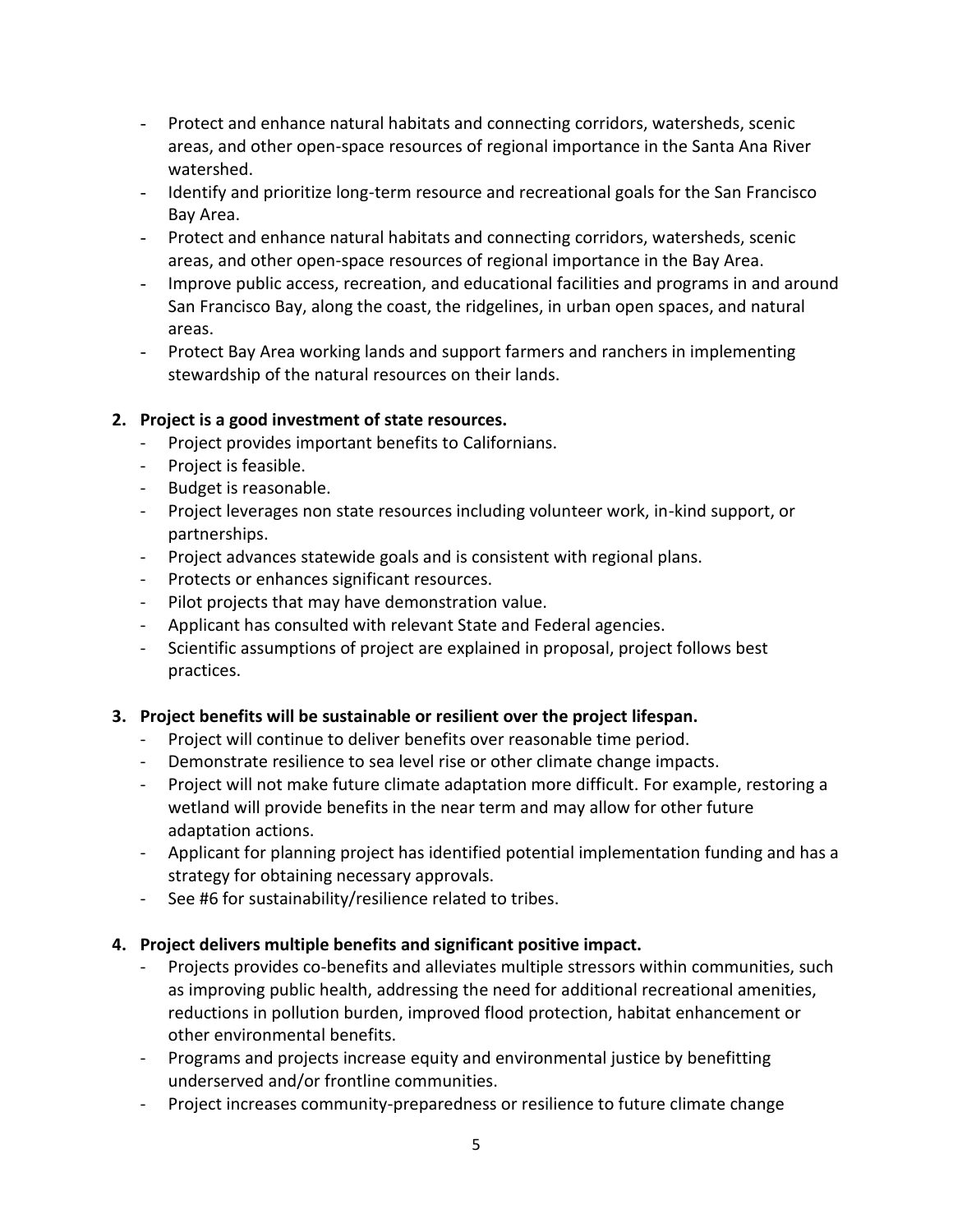impacts such as drought resilience.

- Project increases carbon sequestration.
- Project provides benefits to the community, such as: job training, job creation, workforce development, support for increased civic engagement, leadership development opportunities, funding for education, and volunteer opportunities.
- Urban parks, urban trails, education centers, and waterfront revitalization projects include consideration of anti-displacement strategies where appropriate.
- See #6 for examples of multiple benefits and significant positive impact for tribes.
- **5. Project was (or will be) planned with meaningful community engagement and broad community support.**
	- Engage with communities in public co-visioning processes before projects are developed to reflect community needs. Project concepts that are anchored in community priorities and expertise.
	- Communities engaged in meaningful way to build mutual trust and relationships. Examples could include: 1) process involves staff, board members, or consultants who have worked in or are from respective community or 2) process includes dialogue between all affected and necessary parties, or direct involvement of local community groups.
	- Engagement process addresses unequal power dynamics between communities and government, historic inequity, injustices, and trauma. Communities have a decisionmaking role in the development of the project.
	- Community is represented on applicant's staff, board, within the project's planning group, or project is partnering with local community based organizations.
	- Engagement process makes it easy for community members to participate by, for example, providing stipends, meeting in convenient locations, using virtual venues, providing childcare and food.
	- Project team has a track record working within communities and incorporating insights gained from community engagement into project planning.
	- Materials developed during or as a result of the project are made available in multiple languages that are representative of the languages spoken in the engaged community.
	- See #6 for meaningful community engagement with tribes.

## **6. Programs and projects implement tribal engagement wherever possible.**

- Applicant has made an effort to communicate with tribes as early as possible in project development.
- Project includes working with tribes to enable traditional stewardship and cultural practices on ancestral land and co-management of their ancestral lands and natural resources; or projects assist tribes to regain access to their ancestral lands on the coast.
- Project includes indigenous voices, leadership, and perspectives, including traditional ecological knowledge, indigenous stewardship, and educational programs.
- Tribal concerns are respected and archaeological and cultural resources are protected.
- Signage, communications, and other project information includes tribal land acknowledgement and accurate historical information.